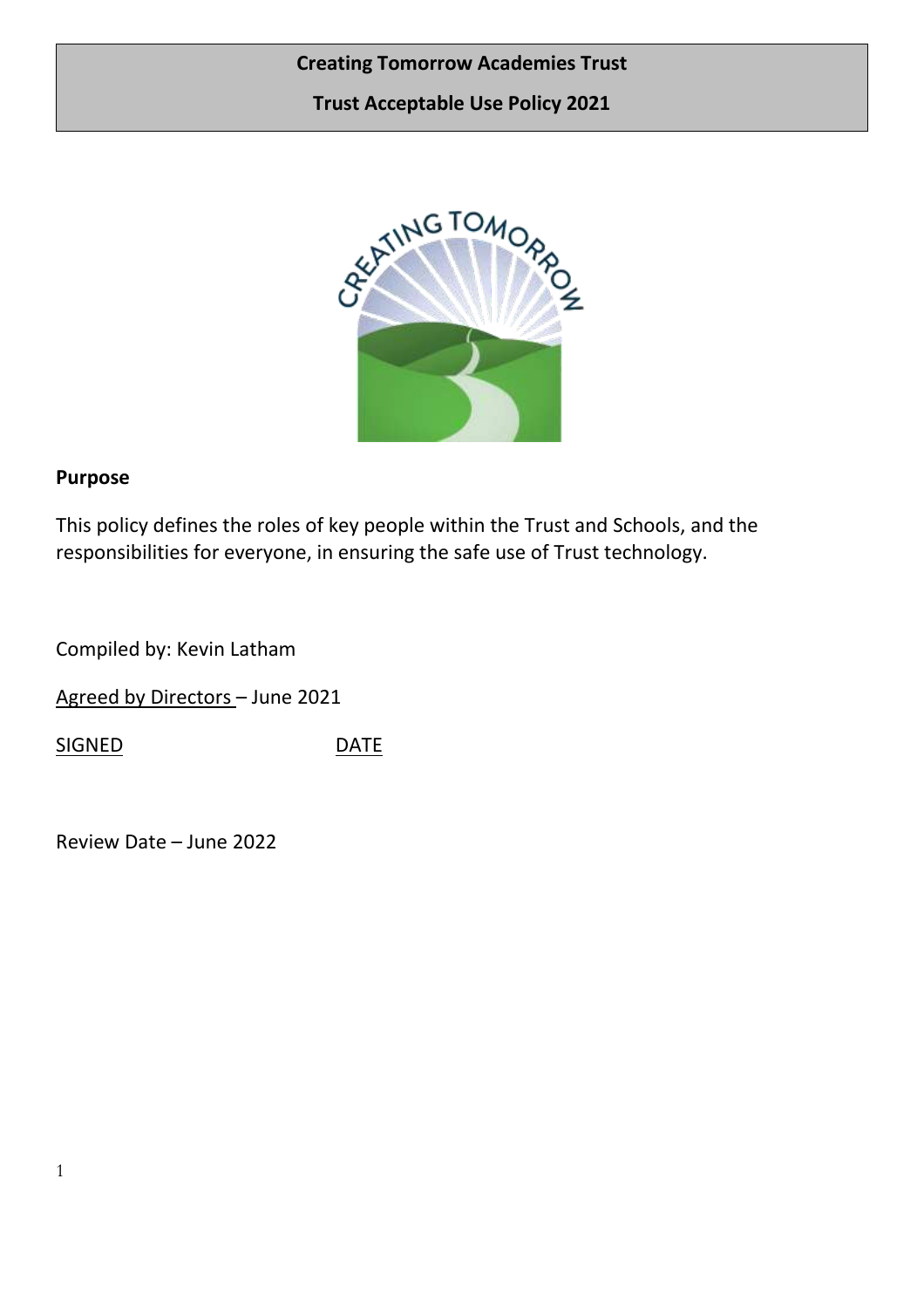#### **Trust Acceptable Use Policy 2021**

## **Wellbeing in our Trust**

The responsibility for managing public finances can be challenging and so this document aims to set out procedures to be followed to minimize what can be difficult process.

We are all affected by poor physical and mental health at times during our lives and it is important the appropriate support is available in a timely manner.

Health and wellbeing is everyone's responsibility and we encourage an open and honest culture whereby anyone can discuss any issues they may have.

The Trustees of Creating Tomorrow take the health and wellbeing of all employees seriously and are committed to supporting our staff. The Trustees ensure that support for staff is available through:

- Effective line management
- Commitment to reducing workload
- Supportive and professional working environments
- Employee support programs
	- o Health Assured (confidential counselling support available through Perkbox account).
	- o The Teacher Support Line telephone number 08000 562561 or website [www.educationsupport.org.uk](https://www.educationsupport.org.uk/)

### Contents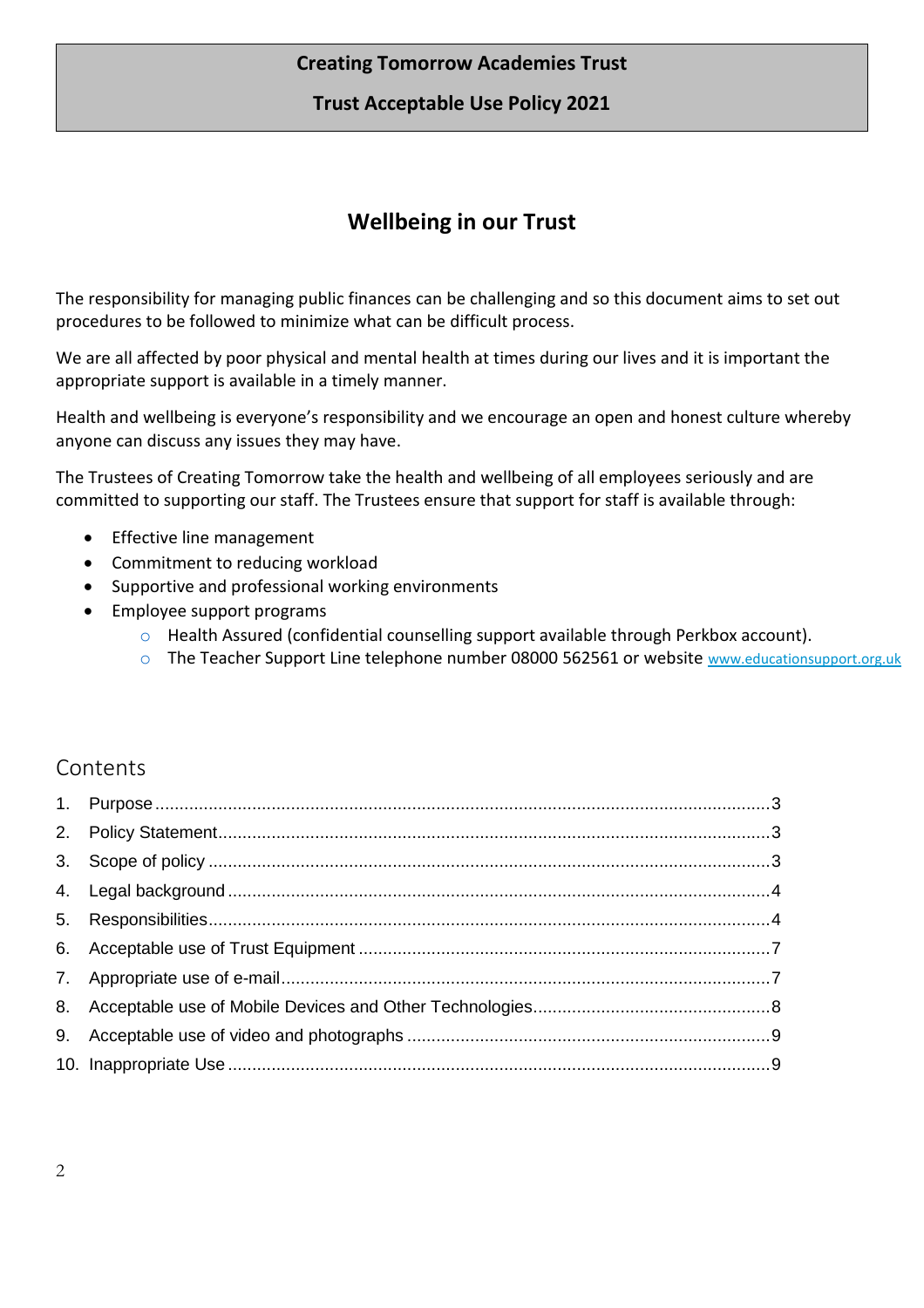### <span id="page-2-0"></span>**1. Purpose**

The purpose of this policy is to ensure that all staff, students, visitors, families, governors and Trustees are aware of their responsibilities when using information technology within the Trust and when using technology to communicate.

### <span id="page-2-1"></span>**2. Policy Statement**

In order to create a safe teaching and learning environment, effective policies and procedures which are clearly understood and followed by the whole Trust community are essential. This Acceptable Use Policy sets out the roles, responsibilities and procedures for the safe and appropriate use of all technologies to safeguard adults, children and young people within a Trust or educational setting. The policy recognises the ever-changing nature of emerging technologies and highlights the need for regular review to incorporate developments within ICT.

The purpose of the Acceptable Use Policy is to clearly identify for the whole Trust community:

- The steps taken in the Trust to ensure the-Safety of students when using the internet, e-mail and related technologies
- The Trust's expectations for the behaviour of the whole Trust community whilst using the internet, e-mail and related technologies within and beyond the Trust
- The Trust's expectations for the behaviour of staff when accessing and using data.

## <span id="page-2-2"></span>**3. Scope of policy**

The policy applies to all Trust based employees, including individuals working in a voluntary capacity, students, students, governors and trustees. All Trusts are expected to ensure that non-employees on site are made aware of the expectation that technologies and the internet are used safely and appropriately. The Acceptable Use Policy should be used in conjunction with the Trust/educational settings' disciplinary procedures and code of conduct applicable to employees and students.

Where this policy is applied to the Trust Leadership Team (CEO, CFO or COO of the Trust) or a headteacher, the Chair of Trustees will be responsible for its implementation.

Where the Committees of the Trust wishes to deviate from this proposed policy or adopt any other policy, it is the responsibility of the Committees of the Trust to arrange consultation with appropriate representatives from recognised trade unions and professional associations.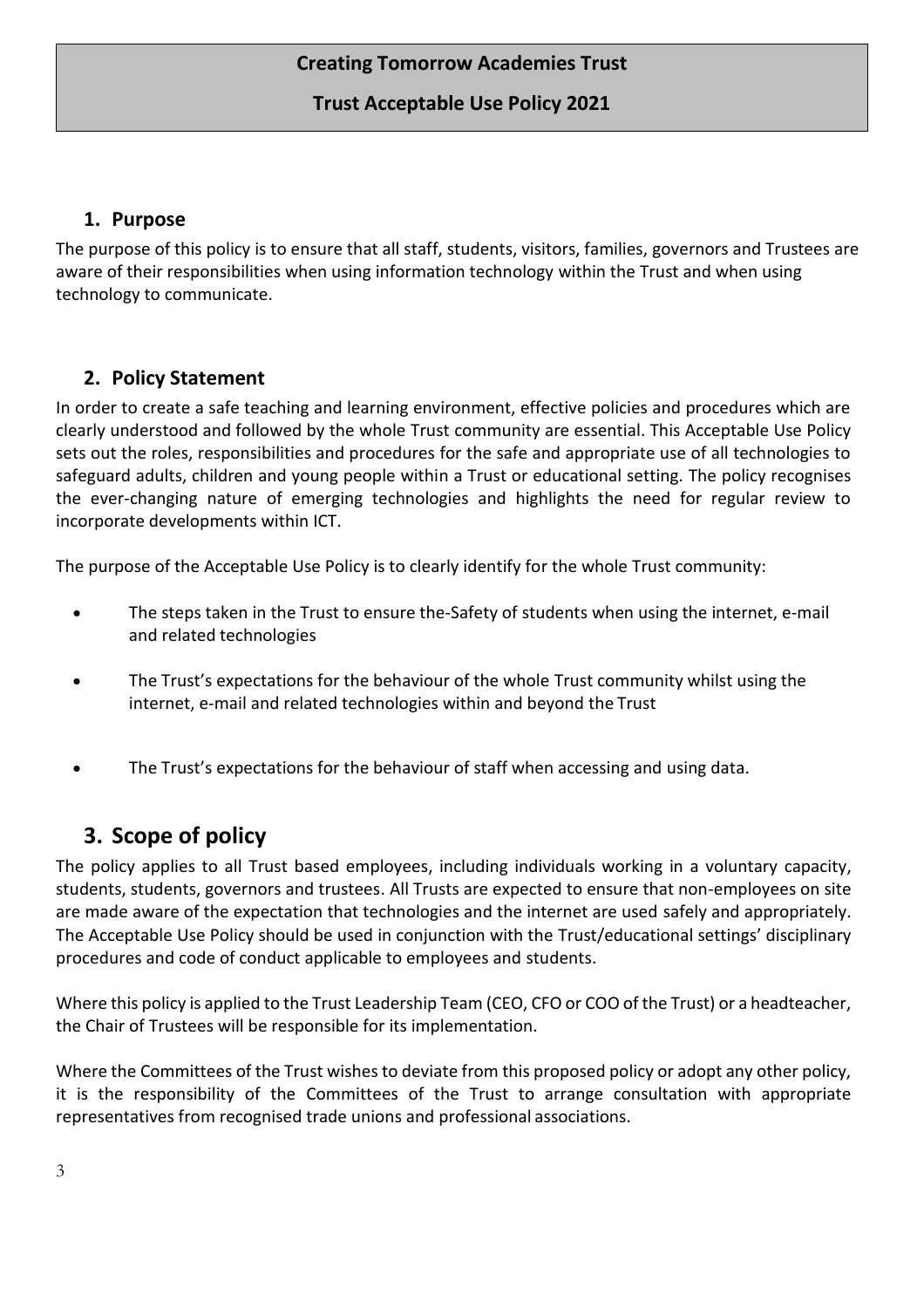## **4. Legal background**

<span id="page-3-0"></span>All adults who come into contact with children and young people in their work have a duty of care to safeguard and promote their welfare. The legal obligations and safeguarding duties of all Trust employees in relation to use of technologies feature within the following legislative documents which should be referred to for further information:

- The Children Act 2004
- Trust Staffing (England) Regulations 2020
- Working Together to Safeguard Children 2018
- Education Act 2011
- Safeguarding Vulnerable Groups Act 2017
- Keeping children safe in education 2020

All safeguarding responsibilities of Trusts and individuals referred to within this Acceptable Use Policy includes but is not restricted to the legislation listed above.

## <span id="page-3-1"></span>**5. Responsibilities**

#### **CEO and Trustees**

The CEO and Trustees have overall responsibility for e-Safety as part of the wider remit of safeguarding and child protection. To meet these responsibilities, the CEO and Trustees should:

- Ensure there is an e-Safety policy in place that supports the safeguarding of all children.
- Ensure the Headteacher / lead of the educational establishment designates an e-Safety Lead to implement agreed policies, procedures, staff training, curriculum requirements and take the lead responsibility for ensuring e-Safety is addressed appropriately.
- Ensure that e-safety is embedded within all child protection training, guidance and practices.
- The CEO will be the e-safety contact for staff not based in education establishments.

#### **Headteacher and Local Governing Body (LGB)**

Responsibility for the implementation of safeguarding policy and procedures is at the local establishment level and therefore to meet these responsibilities the Headteacher and LGB should:

- Designate an e-Safety Lead to implement agreed policies, procedures, staff training, curriculum requirements and take the lead responsibility for ensuring e-Safety is addressed appropriately. All employees, students and volunteers should be aware of who holds this post within each establishment.
- Provide resources and time for the e-Safety lead and employees to be trained and update protocols where appropriate.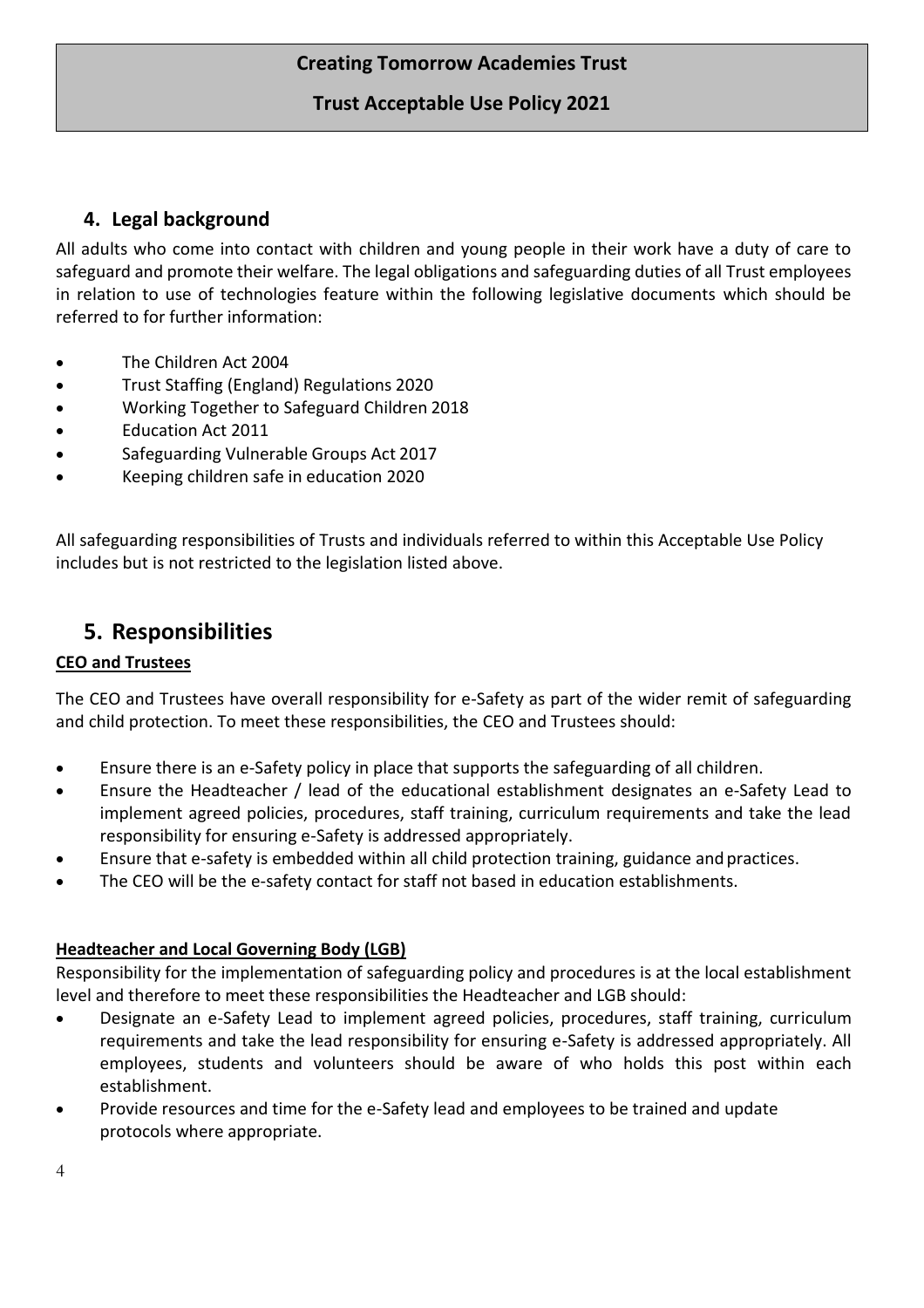#### **Trust Acceptable Use Policy 2021**

- Promote e-safety across the curriculum and have an awareness of how this is being developed, linked with the Trust development plan.
- Share any e-safety progress and curriculum updates at meetings of the LGB and ensure that all present understand the link to child protection.
- Report issues of concern and update the LGB and CEO on a regular basis.
- Ensure that e-safety is embedded within all child protection training, guidance and practices.
- Elect an e-Safety Governor to challenge the establishment about e-Safety issues.
- make employees aware of the LSCBN Inter-agency Child Protection Procedures a[t](http://www.lscbnorthamptonshire.org.uk/) [www.lscbnorthamptonshire.org.uk](http://www.lscbnorthamptonshire.org.uk/)

#### **E-Safety Lead**

The nominated e-Safety lead should:

- Recognise the importance of e-Safety and understand the establishments and Trust's duty of care for the-Safety of their students and employees.
- Establish and maintain a safe ICT learning environment within the establishment.
- Ensure that all individuals in a position of trust who access technology with students understand how filtering levels operate and their purpose.
- With the support of the Network Manager or IT Subject Leader, ensure that filtering is set to the correct level for employees, young volunteers, children and young people accessing Trust equipment.
- Report issues of concern and update the headteacher on a regular basis.
- Liaise with the Anti-Bullying, Child Protection and ICT leads so that procedures are updated and communicated and take into account any emerging e-safety issues and technological changes.
- Co-ordinate and deliver employee training according to new and emerging technologies so that the correct e-Safety information is being delivered.
- Maintain an e-Safety Incident Log to be shared at agreed intervals with Headteacher and LGB at Trust meetings.
- With the support of the Network Manager or ICT Lead, implement a system of monitoring employee and student use of Trust issued technologies and the internet where appropriate (establishment must decide how they wish to do this-i.e. monitor upon concern raised, random monitoring through collection of devices, or purchase of specialist monitoring software e.g. Impero)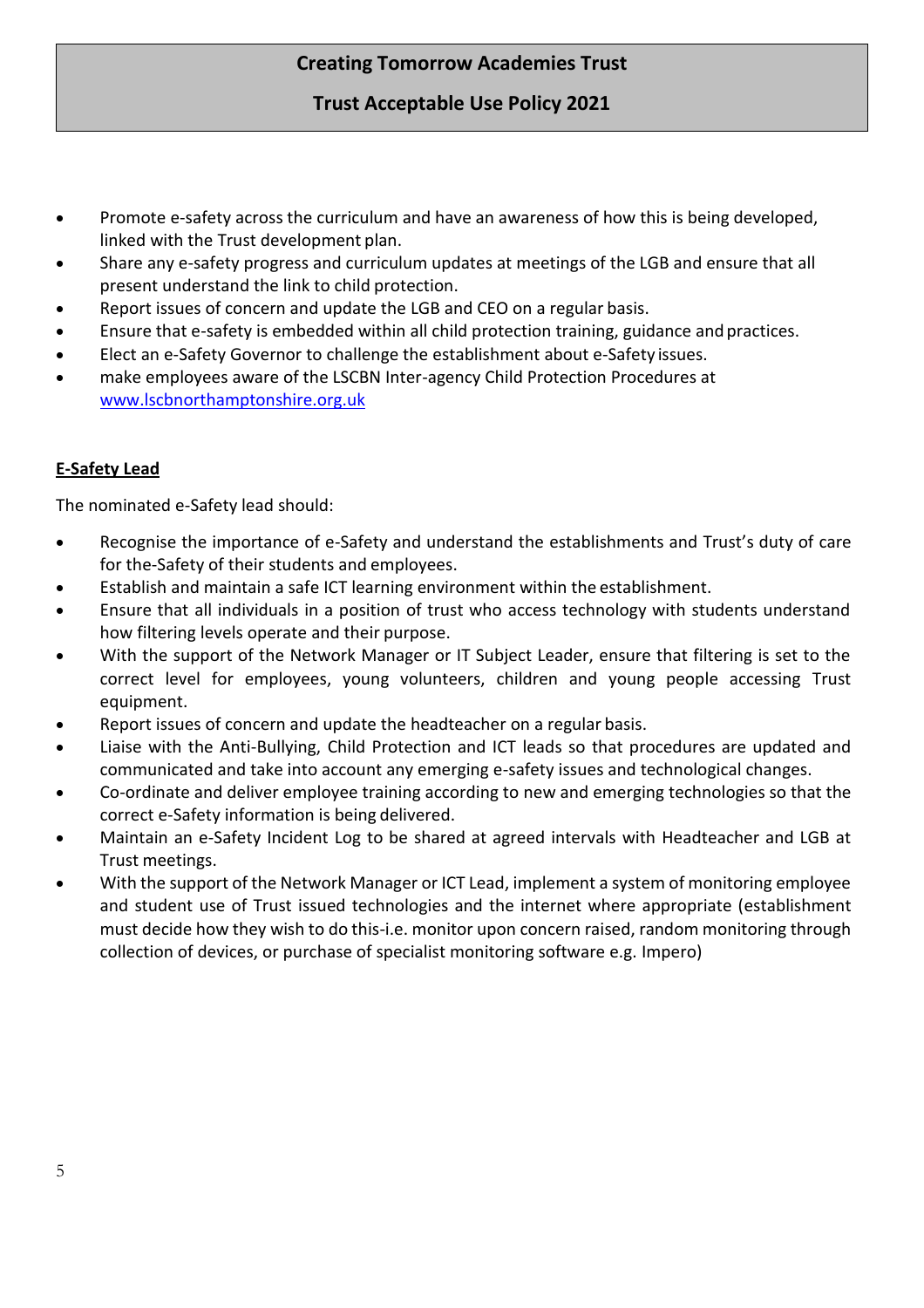#### **Trust Acceptable Use Policy 2021**

#### **Individual Responsibilities**

All Trust based employees, including volunteers under the age of 18, must:

- Take responsibility for their own use of technologies and the internet, making sure that they are used legally, safely and responsibly.
- Ensure that children and young people in their care are protected and supported in their use of technologies so that they can be used in a safe and responsible manner. Children should be informed about what to do in the event of an e-Safety incident.
- Report any e-Safety incident, concern or misuse of technology to the e-Safety lead or head of the establishment, including the unacceptable behaviour of other members of the Trust community.
- Use Trust ICT systems and resources for all Trust related business and communications, particularly those involving sensitive student data or images of students. Trust issued email addresses, mobile phones and cameras must always be used by employees unless specific written permission to use a personal device has been granted by the headteacher, for example, due to equipment shortages.
- Ensure that all electronic communication with students, parents, carers, employees and others is compatible with their professional role and in line with Trust protocols. Personal details, such as mobile number, social network details and personal e-mail should not be shared or used to communicate with students and theirfamilies.
- Not post online any text, image, sound or video which could upset or offend any member of the whole Trust community or be incompatible with their professional role. Individuals working with children and young people must understand that behaviour in their personal lives may impact upon their work with those children and young people if shared online or via social networking sites.
- Protect their passwords/personal logins and log-off the network wherever possible when leaving workstations unattended.
- Understand that network activity and online communications on Trust equipment (both within and outside of the Trust environment) may be monitored, including any personal use of the Trust network. Specific details of any monitoring activity in place, including its extent and the manner in which it is carried out, should be detailed in the establishment's local ITPolicy.
- Understand that employees, who ignore security advice or use email or the internet for inappropriate reasons, risk dismissal and possible police involvement if appropriate.
- Protecting students against all messages of violent extremism using any means or medium to express views that:
	- a. encourage, justify or glorify political, religious, sexist or racist violence
	- b. subscribe to rigid and narrow ideologies that are intolerant of diversity, leaving those who hold them vulnerable to future radicalization
	- c. foster hatred which might lead to inter-community violence in the UK
	- d. seek to provoke others to terrorist acts
- Respecting copyright and the privacy and ownership of other people's work and Acknowledging the source of information used.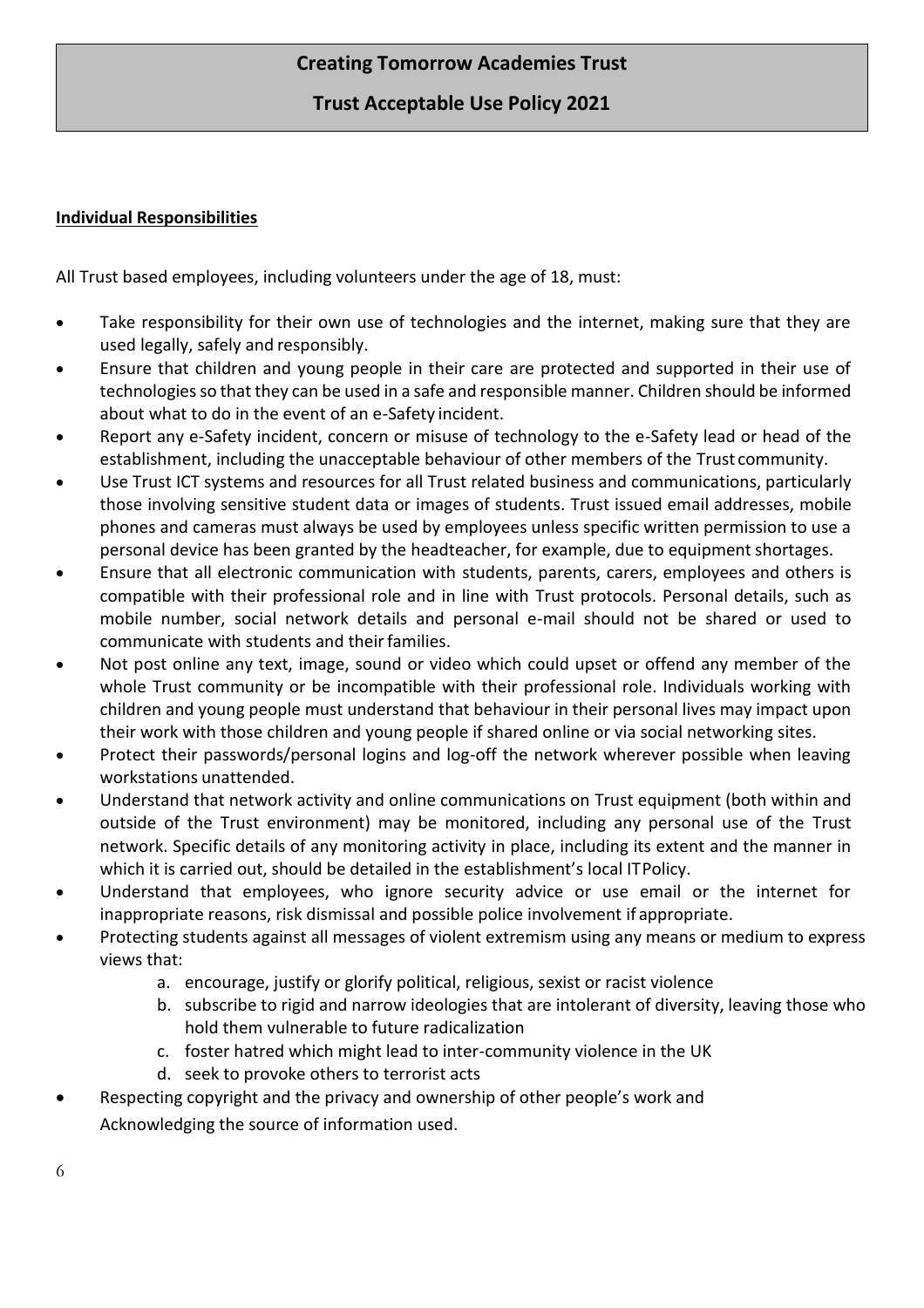### **Trust Acceptable Use Policy 2021**

- Questioning the reliability of material published on the Internet.
- Images of students and staff will only be taken, stored and used for Trust purposes in line with Trust policy and not be distributed outside the Trust network without the permission.
- Not deliberately upload or add any images, video, sounds or text that could upset or offend any member of the Trust community.
- Not attempting to bypass the internet filtering system.
- Not using proxy sites.
- Not using chatrooms or social network sites while in school / college.
- Understand the protocols when using video conferencing refer to Trust video conferencing policy.

#### <span id="page-6-0"></span>**6. Acceptable use of Trust Equipment**

Users are expected to use computers, printers and other technologies within Trust or other settings in an appropriate manner. This includes:

- Only using ICT systems in Trust, including the Internet, Firefly, email, digital video, mobile technologies, etc. for Trust purposes.
- Students and teachers logging on to the Trust network/ VLE (Firefly) using own username and password.
- Not revealing passwords to anyone and changing them every six months.
- Only opening and / or deleting your own personal files.
- Only printing suitable text and images which are required for educational purposes.
- Ensuring memory sticks or other transferable data files have been virus checked to minimise issues of virus transfer.
- Not downloading or installing software onto Trust technologies.

### <span id="page-6-1"></span>**7. Appropriate use of e-mail**

The use of e-mail within the Trust is an essential means of communication. The Trust gives all users their own e-mail accounts to use for all Trust business as a work-based tool. For the safety and security of users and recipients, all mail is filtered and logged; if necessary e-mail histories can be traced. However Trust email is accessed (whether directly, through webmail when away from the office or on non-Trust hardware) all Trust e-mail policies apply.

Acceptable use of e-mail includes:

- Keeping email passwords secure.
- Ensuring that all ICT communications with students, teachers or others is responsible and sensible.
- Using language which is appropriate.
- Not sending file or image attachments which would cause offence.
- Not sending emails to large groups of students without prior permission.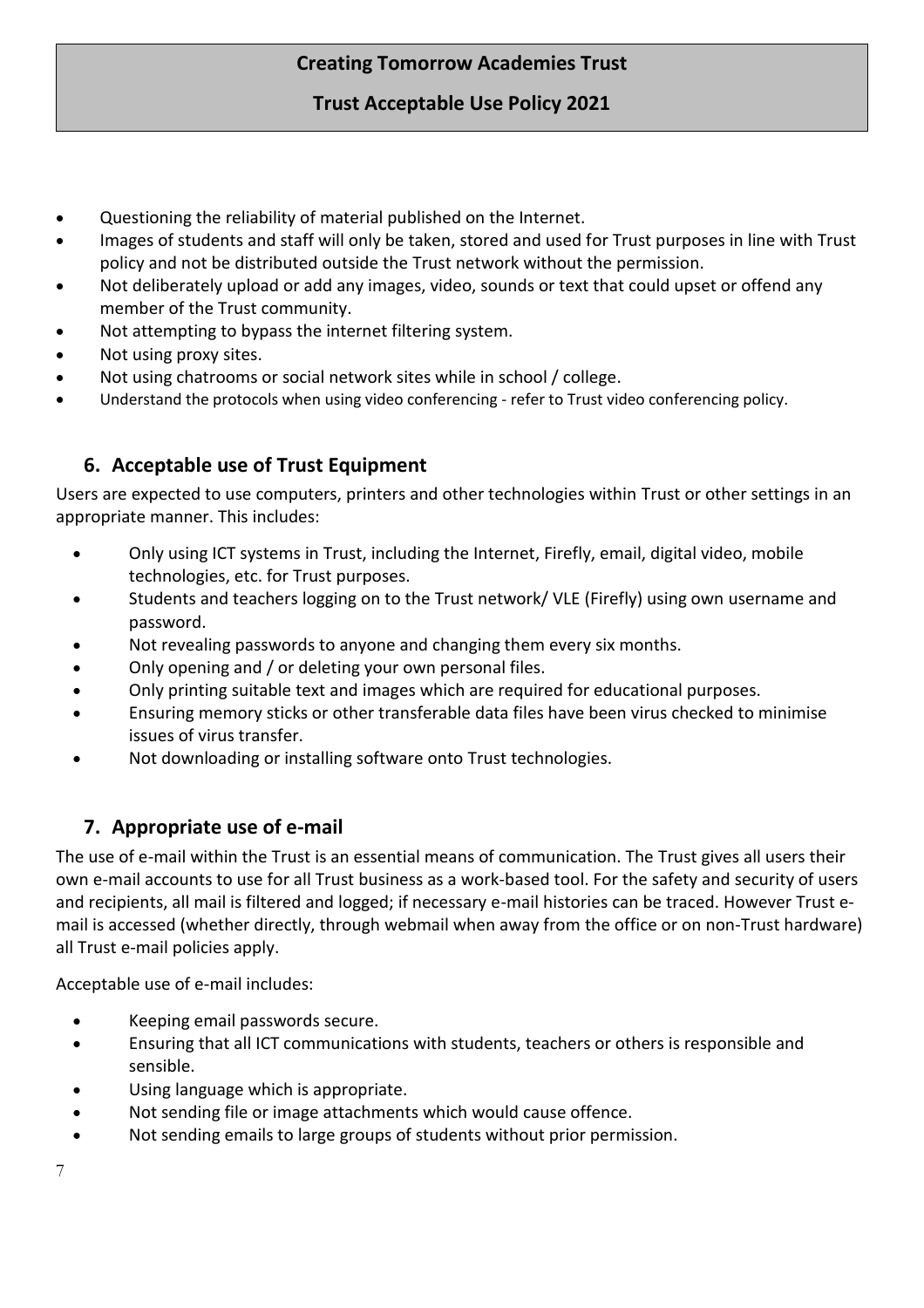- Not forwarding chain letters/ emails using Trust email.
- Not revealing any personal details about self or others.
- Immediately reporting the receipt of any offensive e-mail.
- Never opening attachments from an untrusted source.
- Never opening links in emails from an untrusted source
- Ensuring all Data protected information is sent securely e.g. via egress, or password protected.
- Not placing a forwarding rule on Trusts email accounts so that Trust emails are being redirected to personal accounts and vice versa.

### <span id="page-7-0"></span>**8. Acceptable use of Mobile Devices and Other Technologies**

When mobile phones are used in unauthorised circumstances they may be removed from the individual and kept securely by a member of the senior leadership team for the rest of the day (please refer to the DfE guidance Searching, screening and confiscation at school).

Please refer to the Trust Mobile Device Policy for details on the charging of mobile devices in Trust.

Acceptable use of:

(i) Personal mobile devices

- Access can be made to Trust email on mobile devices such as PDAs and smartphones, but such devices must be encrypted. Encryption will be enforced via password protection in the first instance. Any device that has access to Trust's email system without a password will be denied, until such time that device meets requirement set out in this policy.
- Users can access the Trust's guest wireless network by entering a temporary login provided by Admin Staff
- Users must ensure that there is no inappropriate or illegal content stored on the device and should be aware that using features, such as video or sound recording is not allowed. Personal mobile devices must not have any images, video or sound recordings of students or workforce. Trust Email ONLY.
- The Trust is not responsible for any theft, loss or damage of any personal mobile device. If you are accessing Trust emails on your mobile device and it is lost or stolen, you MUST report this to the Trust as soon as possible so that your email access can be secured.

(ii) Trust issued mobile devices

- Where the Trust has provided a mobile device, such as a laptop, iPad or mobile phone, this equipment should only be used primarily to conduct Trust business both inside and outside the Trust environment.
- Equipment provided by the Trust should not be used to store large quantities of personal files.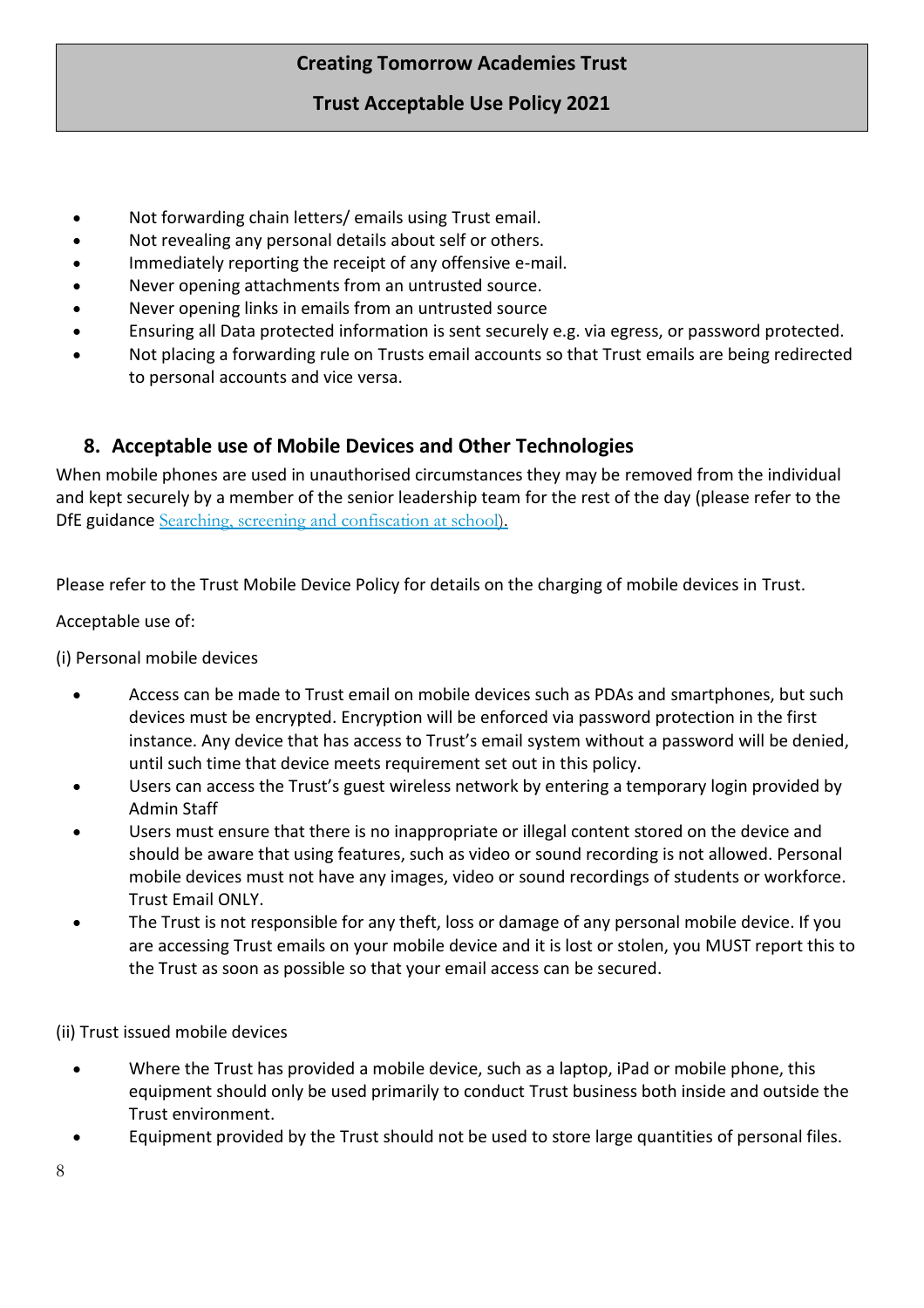- Any personal files stored on mobile devices must comply with the provisions of the Data Protection legislation.
- Mobile devices should only be used to connect to a digital projector or Apple TV under authorised circumstances.
- Professional documents which contain Trust-related sensitive or personal information (such as children's reports and data, including images, files, videos etc.) on any personal devices (such as laptops, digital cameras, mobile phones) must be protected by encryption. Encryption must be used when transferring any personalised documents onto portable devices. (e.g USB pen drives, external hard drives)

## <span id="page-8-0"></span>**9. Acceptable use of video and photographs**

The term 'image' refers to the taking of video footage or photographs via any camera or other technology, e.g. a mobile phone. When in Trust there is access if required for students to use:

- Digital cameras
- Video cameras

In all possible situations Trust issued equipment must be used. If personal equipment is used permission must be granted by the Headteacher or CEO of the Trust.

- Personal images should not be uploaded onto personal space (My Documents) or on to the Trust Cloud based Environments without express permission.
- It is recommended that permission is sought prior to any uploading of images to check for inappropriate content.
- Uploaded images should not have a file name of a student, especially where these may be uploaded to a Trust website.
- Images should not be of any compromising positions or in inappropriate clothing.
- Any photographs taken and used by the Trust on the website or for other purposes will be in accordance with the photograph procedures issued in the induction packs.
- The sharing of images via weblogs, forums or any other means on-line will only occur after permission has been given by the parent/ Member of Staff.

## <span id="page-8-1"></span>**10.Inappropriate Use**

#### **In the event of staff misuse**

If an employee is believed to have misused the internet or Trust network in an illegal, inappropriate or abusive manner, a report must immediately be made to the appropriate leader depending upon where the alleged misuse occurred or by whom: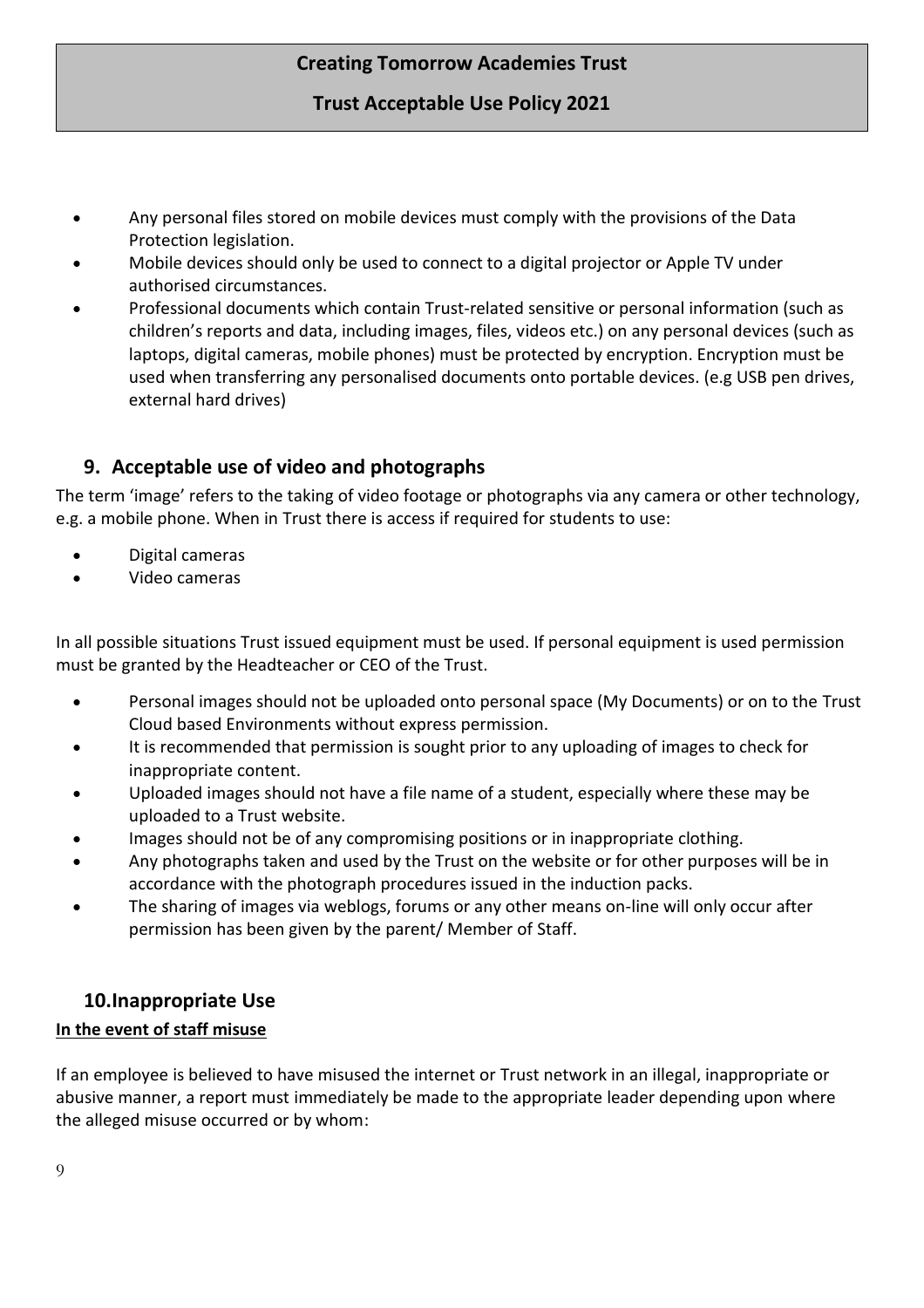- On school / college site (including if by a member of staff from the central Trust team or from another establishment from within the Trust) – **Headteacher of the establishment**
- Off-site by a member of school / college staff **Headteacher of their establishment**
- By a member of the central trust team either on central Trust property or off-site **CEO**
- By the Headteacher or member of the Trust Leadership Team (CEO, CFO, COO) **Chair of Trustees**
- $\bullet$

The appropriate procedures for allegations must be followed and the following teams/authorities contacted:

- Trusts Senior HR Advisory Team
- LADO (Local Authority Designated Officer)
- Police/CEOP (if appropriate)

Please refer to the e Safety Incident Flowchart within the accompanying Employee Handbook for further details.

In the event of minor or accidental misuse, internal investigations should be initiated, and staff disciplinary procedures followed only if appropriate.

#### *Examples of inappropriate use*

- Accepting or requesting students as 'friends' on social networking sites or exchanging personal email addresses or mobile phone numbers with students.
- Behaving in a manner online which would lead any reasonable person to question an individual's suitability to work with children or act as a rolemodel.

#### *Inappropriate use by a child or young person*

In the event of accidental access to inappropriate materials, students are expected to notify an adult immediately and attempt to minimise or close the content until an adult can take action. Template student Acceptable Use Rules and example sanctions can be found in the appendix.

Students should recognise the CEOP Report Abuse button [\(www.thinkuknow.co.uk\)](http://www.thinkuknow.co.uk/) as a place where they can make confidential reports about online abuse, sexual requests or other misuse which they feel cannot be shared with employees.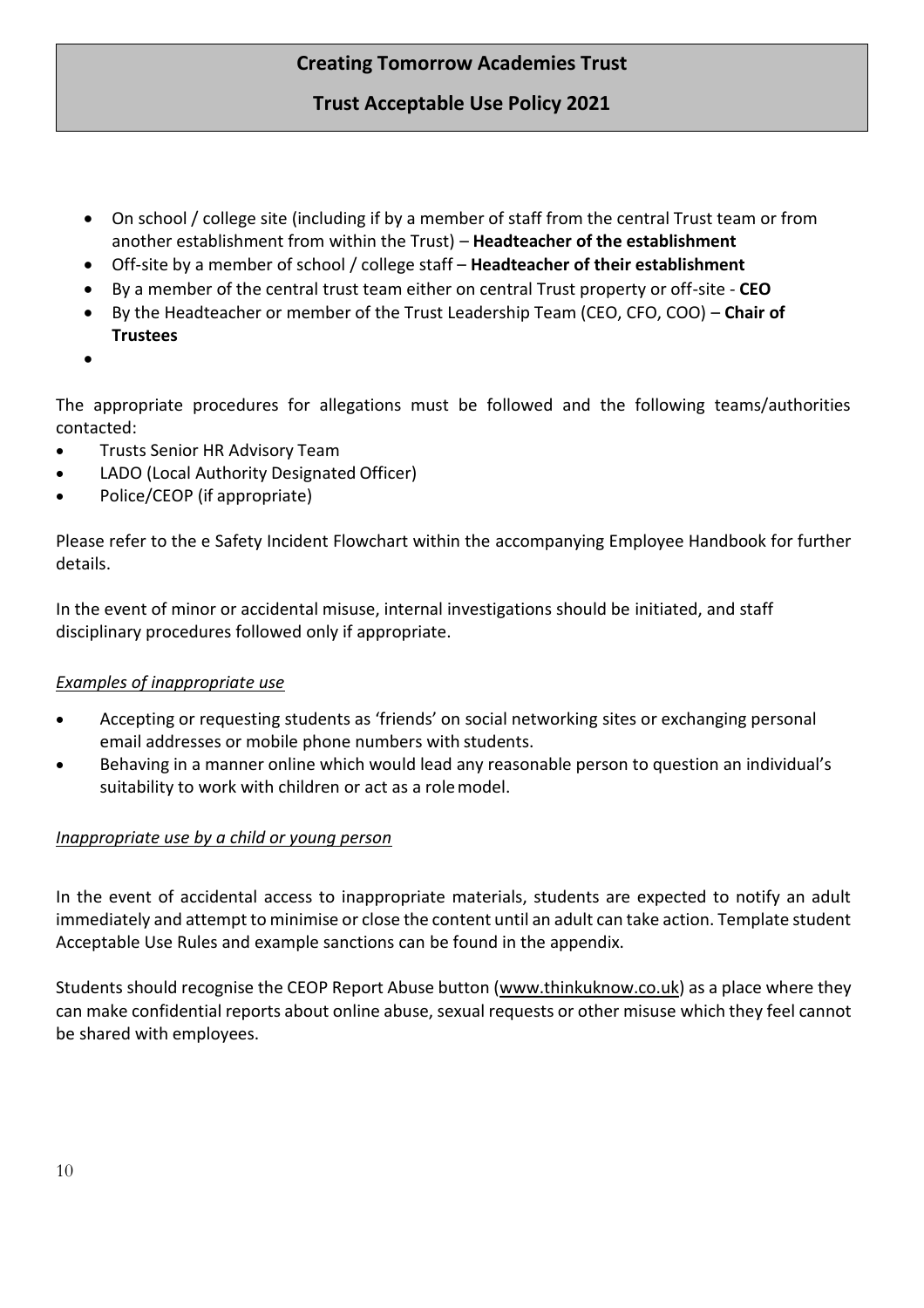#### **11. Policy Review**

The Acceptable Use Policy will be updated to reflect any technological developments and changes to the Trust's ICT Infrastructure. Acceptable Use Rules for students should be consulted upon by the student body to ensure that all young people can understand and adhere to expectations for online behaviour.

### **12. Useful Links**

**NASUWT** Social Networking- Guidelines for Members <http://www.nasuwt.org.uk/InformationandAdvice/Professionalissues/SocialNetworking>

**NUT** E-Safety: Protecting Trust Staff- Guidance for Members <http://www.teachers.org.uk/node/12516>

**UNISON**- Guidance on Social Networking [http://www.unison.org.uk/education/Trusts/pages\\_view.asp?did=9786](http://www.unison.org.uk/education/schools/pages_view.asp?did=9786)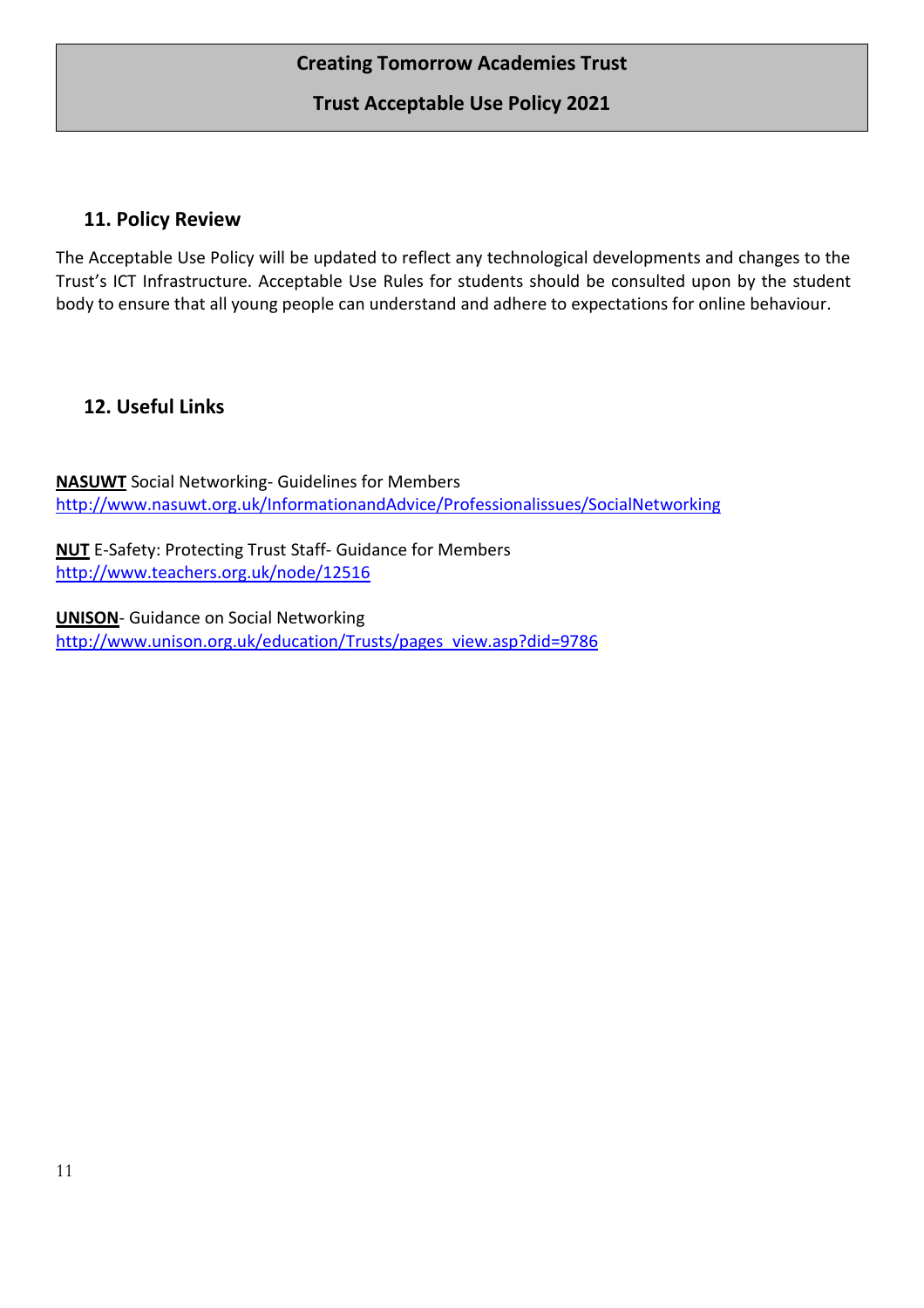#### **Trust Acceptable Use Policy 2021**

### **ACCEPTABLE USE POLICY (AUP): Staff agreement form**

To be read in conjunction with the Staff Code of Conduct.

Covers use of digital technologies in Trust: i.e. email, Internet, Intranet and network resources, learning platform, software, equipment and systems.

- I will only use the Trust's digital technology resources and systems for Professional purposes or for uses deemed 'reasonable' by the Head and Committees of the Trust
- I will not reveal my password(s) to anyone.
- I will follow 'good practice' advice in the creation and use of my password. If my password is compromised, I will ensure I change it. I will not use anyone else's password if they reveal it to me and will advise them to change it.
- I will not allow unauthorised individuals to access email / Internet/ Intranet / network or other Trust / LA systems.
- I will ensure all documents, data etc; are saved, accessed and deleted in accordance with the Trust's network and data security and confidentiality protocols.
- I will not engage in any online activity that may compromise my professional responsibilities.
- I will only use the approved, secure email system(s) for any Trust business. (This is currently: Microsoft Outlook and Web access).
- I will only use the approved Trust email, Trust Learning Platform or other Trust approved communication systems with students or parents/carers, and only communicate with them on appropriate Trust business.
- I will not browse, download or send material that could be considered offensive to colleagues.
- I will report any accidental access to, or receipt of inappropriate materials, or filtering breach to the appropriate line manager/Trust name contact.
- I will not download any software or resources from the Internet that can compromise the network or are not adequately licensed.
- I will not publish or distribute work that is protected by copyright.
- I will not connect a computer, laptop or other device (including USB flash drive) to the network/Internet that does not have up to date anti-virus software and I will keep any 'loaned' equipment up to date, using the Trust's recommended anti-virus, firewall and other ICT 'defence' systems.
- I will not use personal digital cameras or camera phones for taking and transferring images of students or staff without permission and will not store images at home without permission.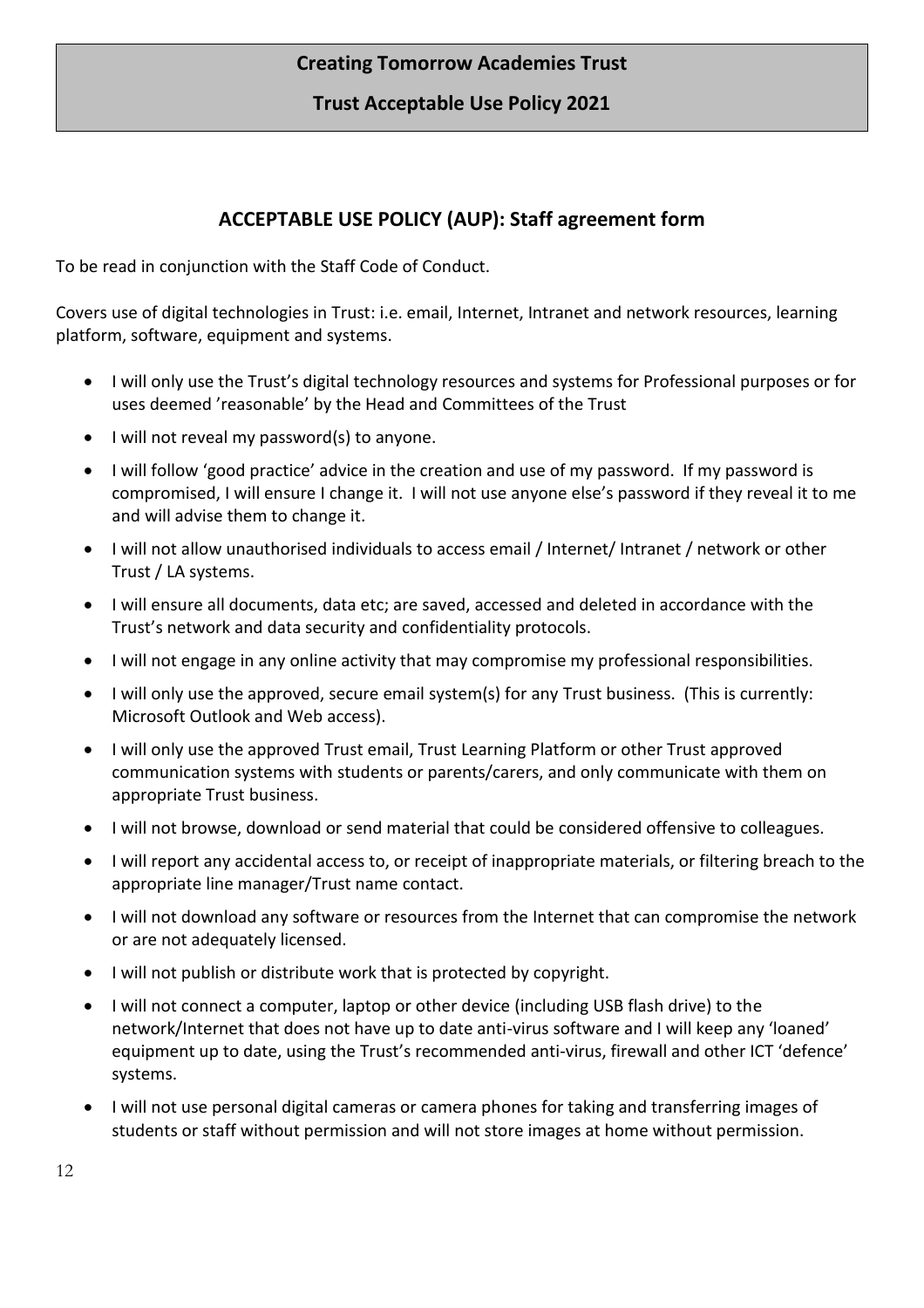#### **Trust Acceptable Use Policy 2021**

- I will use the Trust's Learning Platform in accordance with Trust protocols.
- I will ensure that any private social networking sites/blogs etc. that I create or actively contribute to are not confused with my professional role.
- I agree and accept that any computer or laptop loaned to me by the Trust is provided solely to support my professional responsibilities and that I will notify the Trust of any 'significant personal use' as defined by HM Revenue & Customs.
- I will access Trust resources remotely (such as from home) only through the Trust approved methods and follow e-security protocols to access and interact with those materials.
- I will ensure any confidential data that I wish to transport from one location to another is protected by encryption and that I follow Trust data security protocols when using any such data at any location.
- I understand that data protection policy requires that any information seen by me with regard to staff or student information, held within the school's information management system, will be kept private and confidential, EXCEPT when it is deemed necessary that I am required by law to disclose such information to an appropriate authority.
- I will embed the school's e-safety curriculum into my teaching.
- I will alert the Trust's named Designated Safeguarding Lead if I feel the behaviour of any child / teacher may be a cause for concern.
- I understand that all Internet usage/and network usage can be logged, and this information could be made available to my manager on request.
- I understand that it is my duty to support a whole-Trust safeguarding approach and will report any behaviour (of other staff or students), which I believe may be inappropriate or concerning in any way, to a senior member of staff/named child protection officer at the Trust.
- I understand that failure to comply with this agreement could lead to disciplinary action.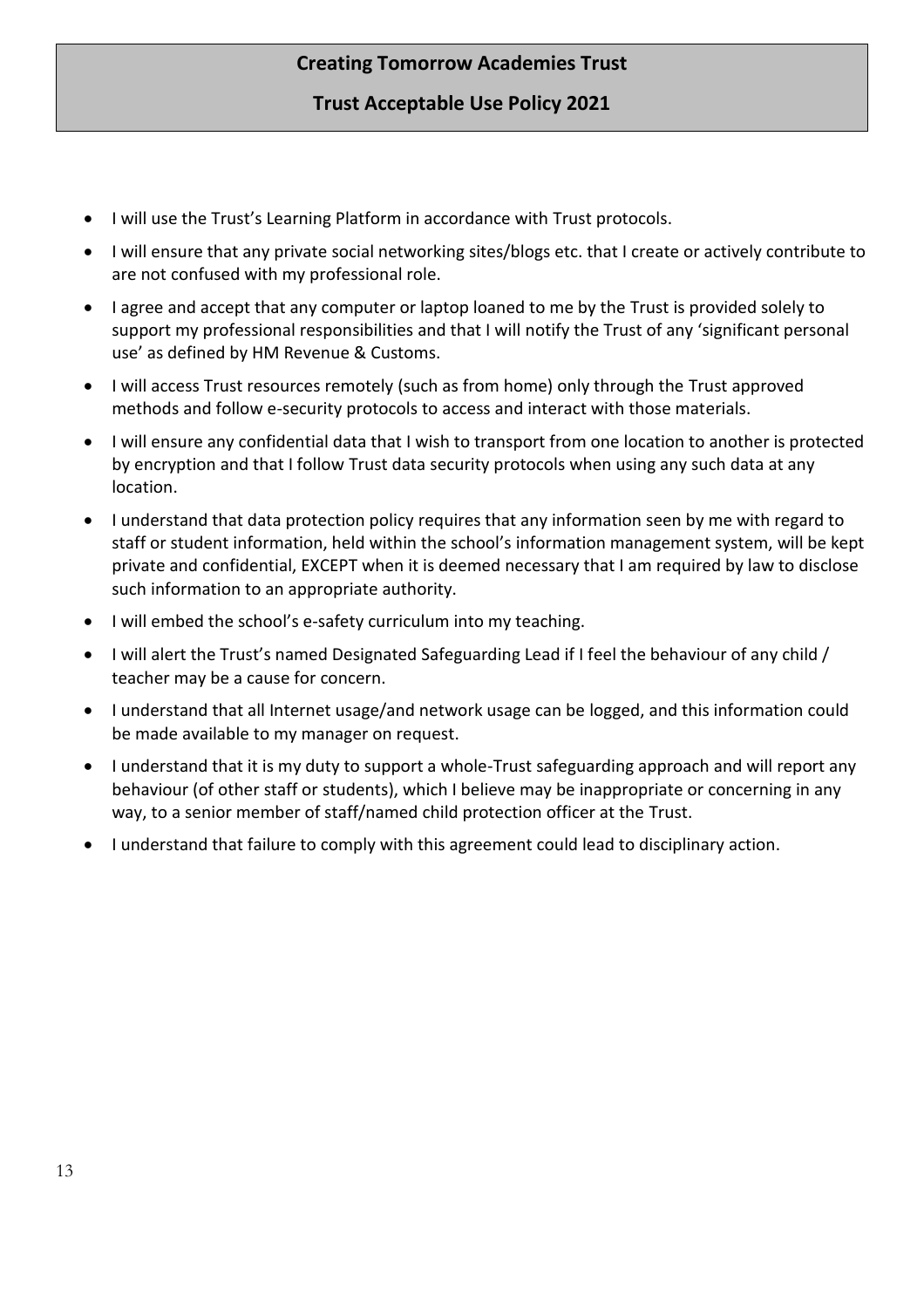**Trust Acceptable Use Policy 2021**